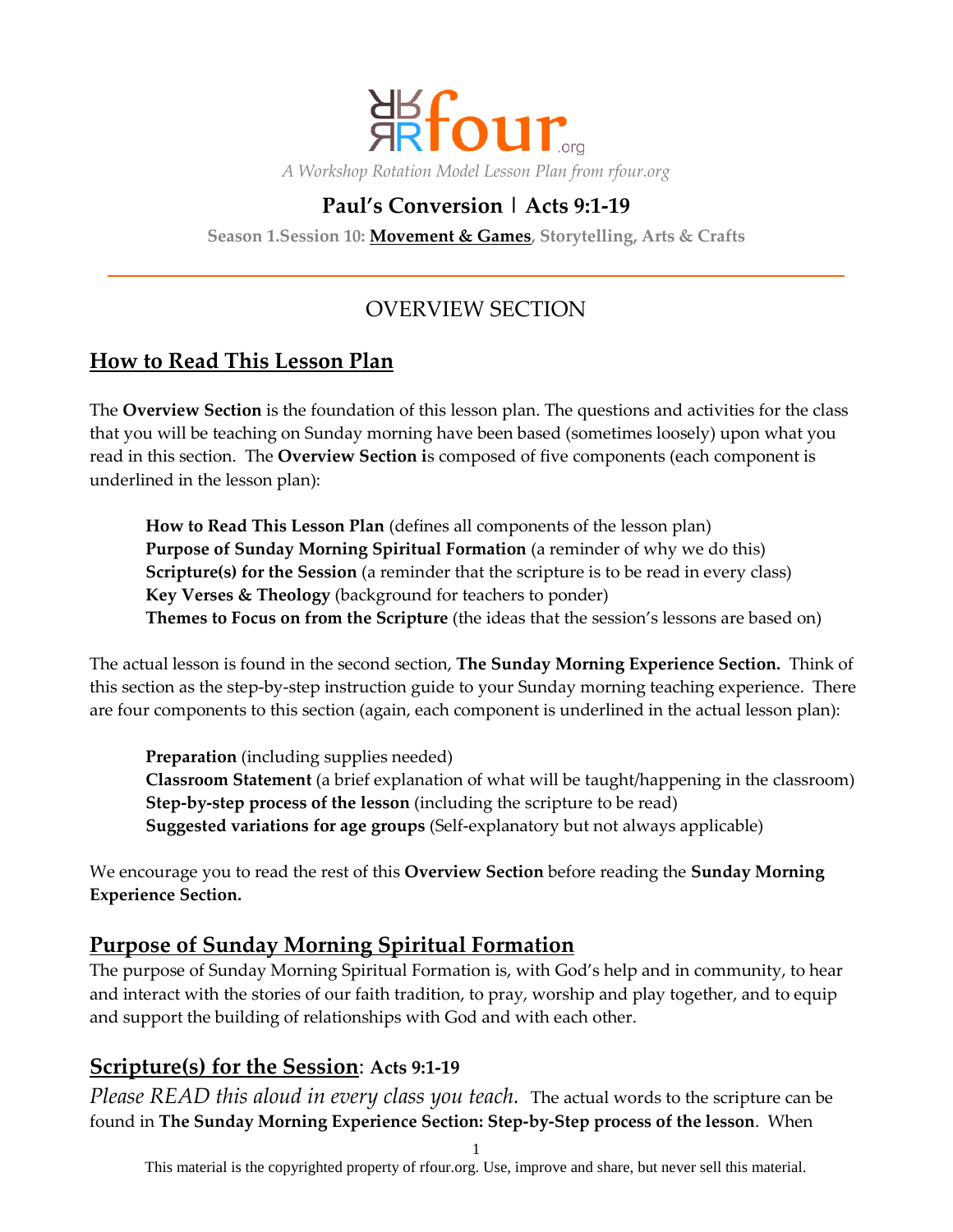reading to the class, please read it from the lesson plan (not an actual Bible) as the wording of the scripture has been modified to help clarify some language issues.

**Key Verses & Theology:** These are provided to help the teachers think about and build a framework for understanding the story to help in answering some of the questions that the students might raise in class.

*1 Meanwhile Paul, still breathing threats and murder against the disciples of the Lord, went to the high priest 2 and asked him for letters to the synagogues at Damascus, so that if he found any who belonged to the Way, men or women, he might bring them bound to Jerusalem.* Jesus and his disciples were Jewish. After Jesus' resurrection and ascension, Pentecost came, and the Body of Christ/the Church was formed. The Church was formed within the Jewish community. This community was seen by the Pharisees as a threat. Paul was a Pharisee. And it was his job to pursue and prosecute Israelites that were participating in "The Way." Prosecution usually involved capital punishment. The phrase "breathing threats and murder" is a play on words to show that Paul was not breathing the Holy spirit (*ruach)*, but an abomination. Paul was breathing the wrong air. Not the air of love, but the air of hatred. And it showed. The man was a beast. A force that, if left unchecked, would've seriously hampered, even destroyed, the newly-born Church.

*8 Paul got up from the ground, and though his eyes were open, he could see nothing; so they led him by the hand and brought him into Damascus.* This is a hitting-bottom moment for Paul. This powerful righteous man has been doing things that were eating at his heart. Paul wanted to do the right thing. And he saw the church, this uprising among his people as a threat. He was doing everything possible to stop it. But what he was doing in order to stop the Church went against the essence of who he was. And those actions eventually caught up to him, and in a rather dramatic way (as hitting bottom often is). Everything that Paul thought he knew was suddenly in question. His entire world had been turned upside down. And it left him unable to trust what he'd always known to be true. And thus, he must be led by the hand to finish his journey, unsure and unseeing.

*[Ananias] laid his hands on Saul and said, "Brother Saul, the Lord Jesus, who appeared to you on your way here, has sent me so that you may regain your sight and be filled with the Holy Spirit." 18 And immediately something like scales fell from Paul's eyes, and his sight was restored.* We are not made to be alone. We are not made to function as an island of self-containment. Paul is a brilliant and driven man. But he cannot get straightened out on his own. He hit bottom on his own. His own decisions got him there just fine. But he is not able to get off the bottom without the help of others. Ananias reaches out to help Paul, even though he doesn't want to help Paul. But because he does, then Paul is able to see again.

**Themes to Focus on from the Scripture:** Themes are provided to help teachers understand the teaching of the *session* (not necessarily the class). Sometimes an activity in one class may not match up with any of the themes.

**Persecution** – when we feel challenged, when our way of life is threatened by another way of life, and we choose to fight instead of flee, then we end up persecuting those who we feel threatened by. Paul was an upstanding citizen. But because his way was being threatened, he threatened back.

2

This material is the copyrighted property of rfour.org. Use, improve and share, but never sell this material.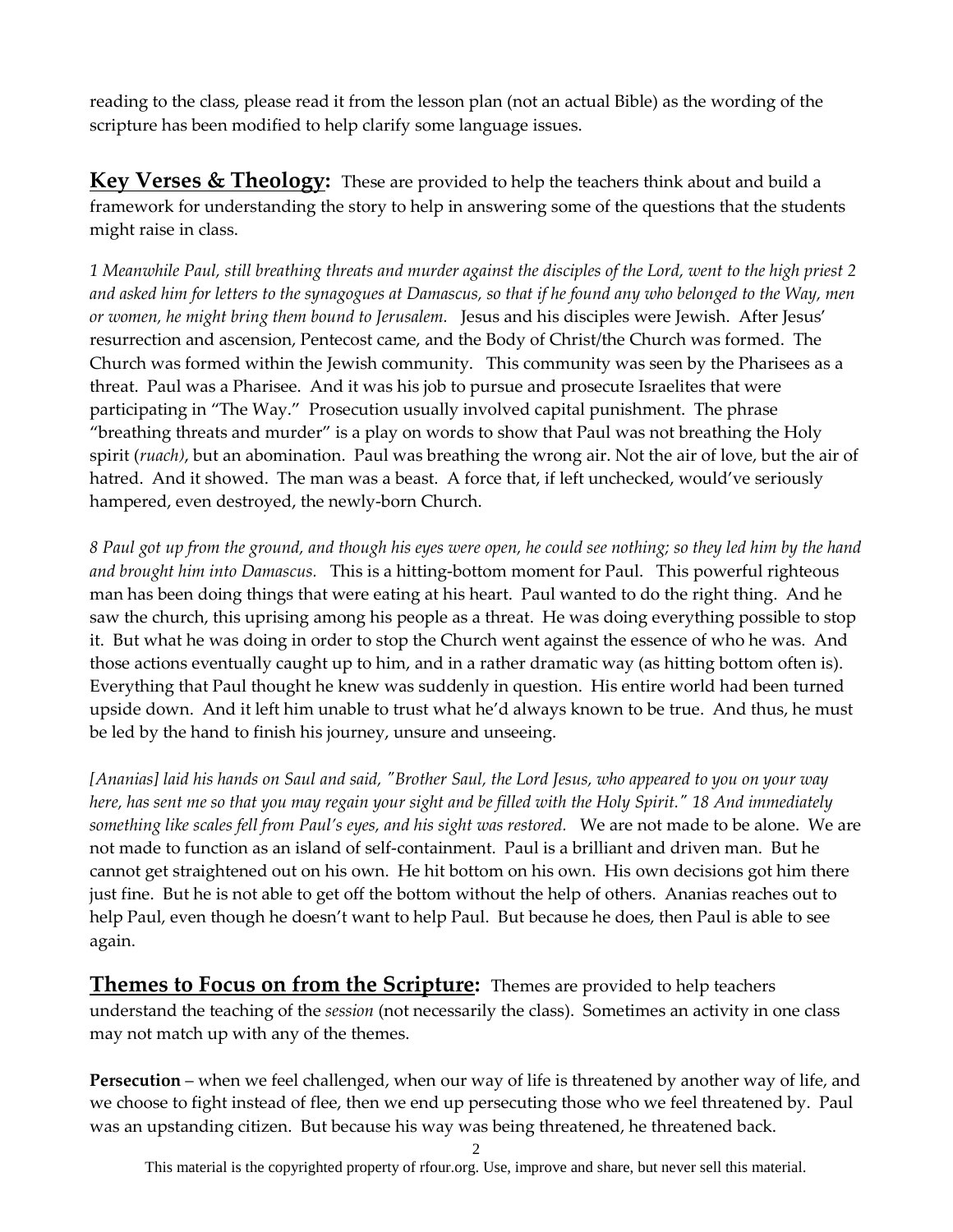Whenever we choose to hold our ground without inviting God into our planning, then we invariably arrive at a place of persecuting those whom we fear.

**Insight** – On our own, we can only see and understand so much. This is what happened for Paul. He was sure he was right. Until God showed him otherwise. If we're seeking God, and asking God to help us to understand what's going on for ourselves and for those around us, then, like Paul, we start to see and understand things we never saw/understood before. When we see things for the first time, it can be unsettling and can take us some time to get used to such a perspective (like Paul getting knocked off his horse). But we will adjust, just like we do when we get a new prescription for contacts or glasses. And once we do, then we can see and act more confidently.

**Conversion** – When we are threatened, but we invite God into our threatened feeling, then we will eventually experience a conversion. We will experience a breakthrough. It might be a minor breakthrough with our worldview shifting only slightly. But like in the case of Paul, our entire worldview might be turned upside down. And that takes some readjustment time. But once we're readjusted to our new understanding, then we can move with confidence in the right direction.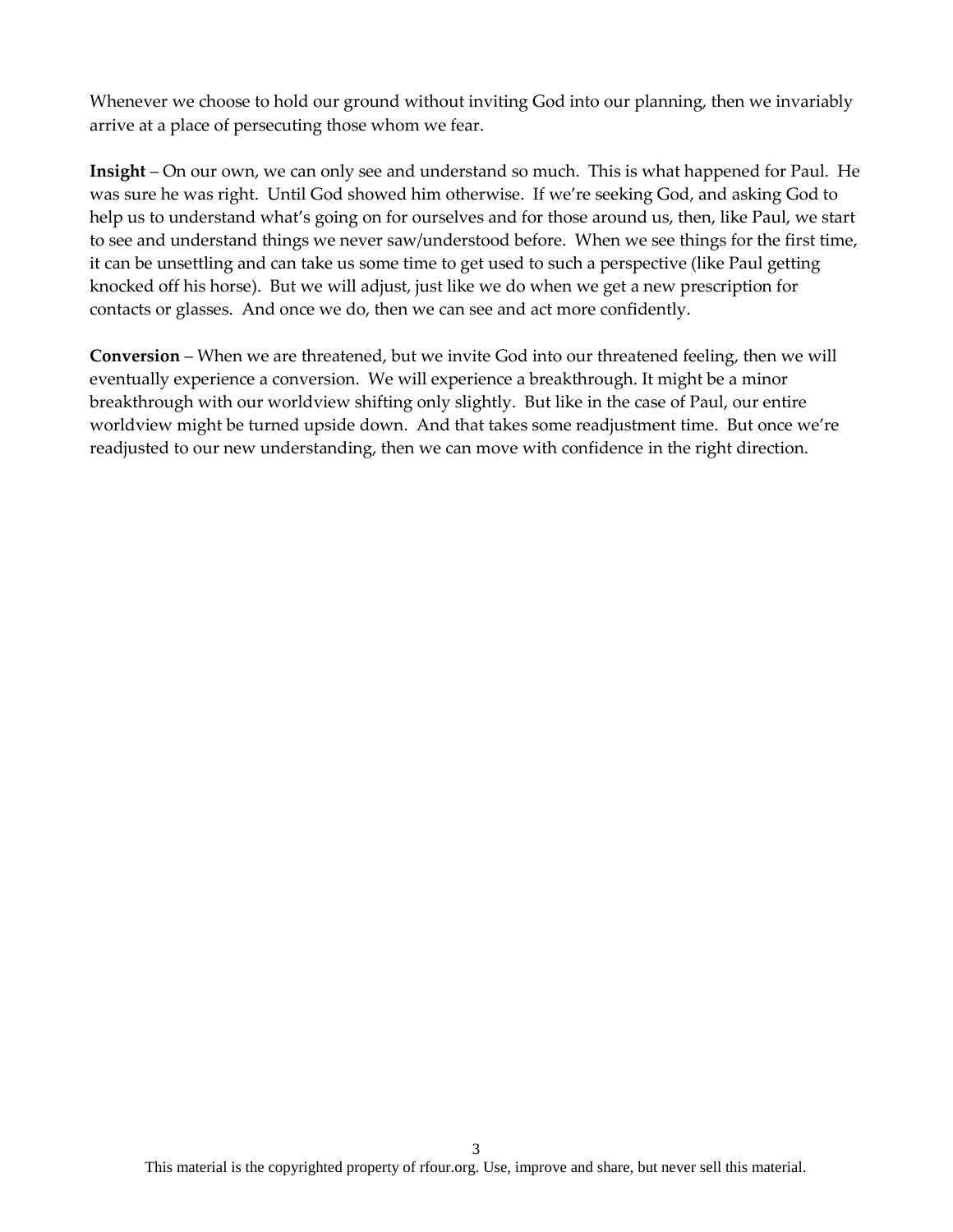

## **Paul's Conversion | Acts 9:1-19**

**Season 1.Session 10: Movement & Games, Storytelling, Arts & Crafts**

# THE SUNDAY MORNING EXPERIENCE SECTION

# **Preparation**

- o Print out this lesson plan and bring it with you on the Sunday Mornings you are teaching
- o Arrive at pre-arranged time to join other teachers, shepherds and staff for an opening prayer.
- o Supplies Needed: cards with letters and numbers on them, tape, balloons, sharp pencils, yarn, and scissors.

## **Classroom Statement**

This Movement & Games class consists of reading the Paul Conversion story from Acts 9 and then doing 3 games that help to illustrate the concepts of conversion and the confusion that often accompanies it.

## **Step-by-Step Process of Lesson**

Shepherd comes in with students

**SHEPHERD ASKS** "Question of the Day."

#### **INTRODUCE yourself**

Hi, my name is \_\_\_\_ and I want you call me (tell the students how they may address you).

**PRAY** (Short and simple is perfect)

God, thank you for this day and for each other. We need your help. Help us to learn about you this day. Amen.

#### **TELL**

- We're going to hear a story today about a man named Paul. Sometimes, he's also called Saul. Saul is how you say his name in Hebrew, Paul is how you say his name in Greek. In this story, we're just going to call him Paul to avoid any confusion.
- In the story you hear today about Paul, you'll hear about someone who thinks he is doing the right thing.
- The only problem is that he's doing the right thing for the Pharisees, but not the right thing for God.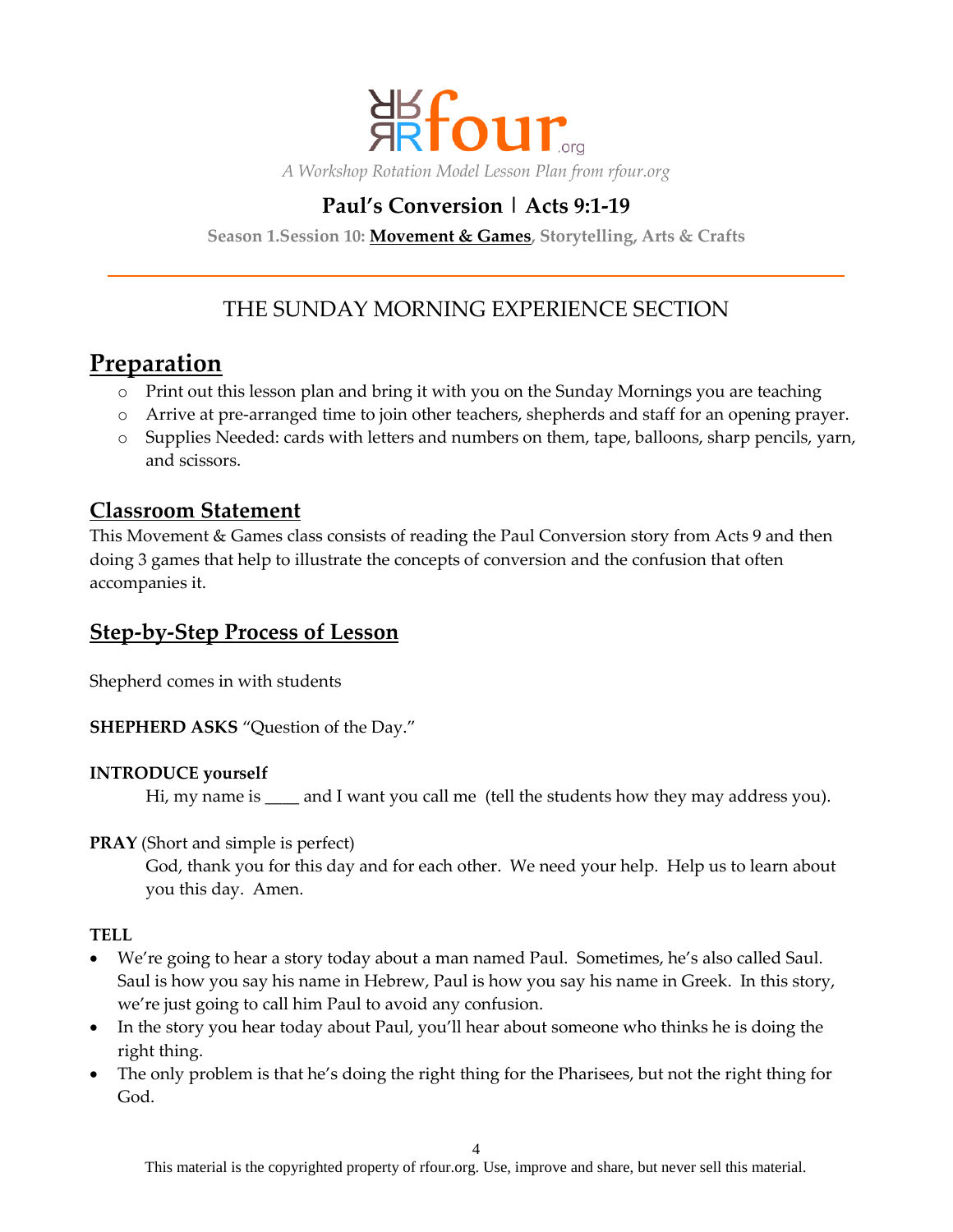- When he realizes (with the help of Jesus and God) that he's not doing the right thing, it takes him some time to change.
- Listen for how Paul changes.

#### **READ Acts 9:1-19**

1 Meanwhile Paul, still breathing threats and murder against the disciples of the Lord, went to the high priest in Jerusalem 2 and asked him for letters to the synagogues at Damascus, so that if he found any who belonged to the Way of Jesus, men or women, he could arrest them and send them to Jerusalem to be put in jail.

3 Now as Paul was riding along and approaching Damascus, suddenly a light from heaven flashed around him. 4 He fell to the ground and heard a voice saying to him, "Paul, Paul, why do you persecute me?" 5 He asked, "Who are you, Lord?" The reply came, "I am Jesus, whom you are persecuting. 6 Get up and enter the city, and you will be told what you are to do." 7 The men who were traveling with Paul stood speechless because they heard the voice but saw no one. 8 Paul got up from the ground, and though his eyes were open, he could see nothing; so they led him by the hand and brought him into Damascus. 9 For three days he was without sight, and neither ate nor drank.

10 Now there was a disciple in Damascus named Ananias. The Lord said to him in a vision, "Ananias." He answered, "Here I am, Lord." 11 The Lord said to him, "Get up and go to the street called Straight, and at the house of Judas look for a man of Tarsus named Paul. At this moment he is praying, 12 and he has seen in a vision a man named Ananias come in and lay his hands on him so that he might regain his sight." 13 But Ananias answered, "Lord, I have heard from many about this man, how much evil he has done to your followers in Jerusalem; 14 and here he has authority from the chief priests to arrest all who invoke your name." 15 But the Lord said to him, "Go, for he is an instrument whom I have chosen to bring my name before Gentiles and kings and before the people of Israel."

17 So Ananias went and entered the house. He laid his hands on Paul and said, "Brother Paul, the Lord Jesus, who appeared to you on your way here, has sent me so that you may regain your sight and be filled with the Holy Spirit." 18 And immediately something like scales fell from Paul's eyes, and his sight was restored. Then he got up and was baptized, 19 and after taking some food, he regained his strength. For several days he was with the disciples in Damascus, and then headed back to Jerusalem.

#### **ASK**

- At the beginning of the story, what is Paul wanting to do? (arrest those who follow the Way of Jesus)
- Does he succeed at his task? (No)
- Why? (Jesus interrupts; asks why are you persecuting me; Paul goes blind)

#### **TELL**

- So Paul thinks he knows something (he's going to arrest Jews who are following the Way of Jesus)
- And, though its not in this story, Paul thinks he's doing God's work by doing this.
- Paul and other Pharisees think the Way of Jesus is a threat to the Jewish people.

This material is the copyrighted property of rfour.org. Use, improve and share, but never sell this material.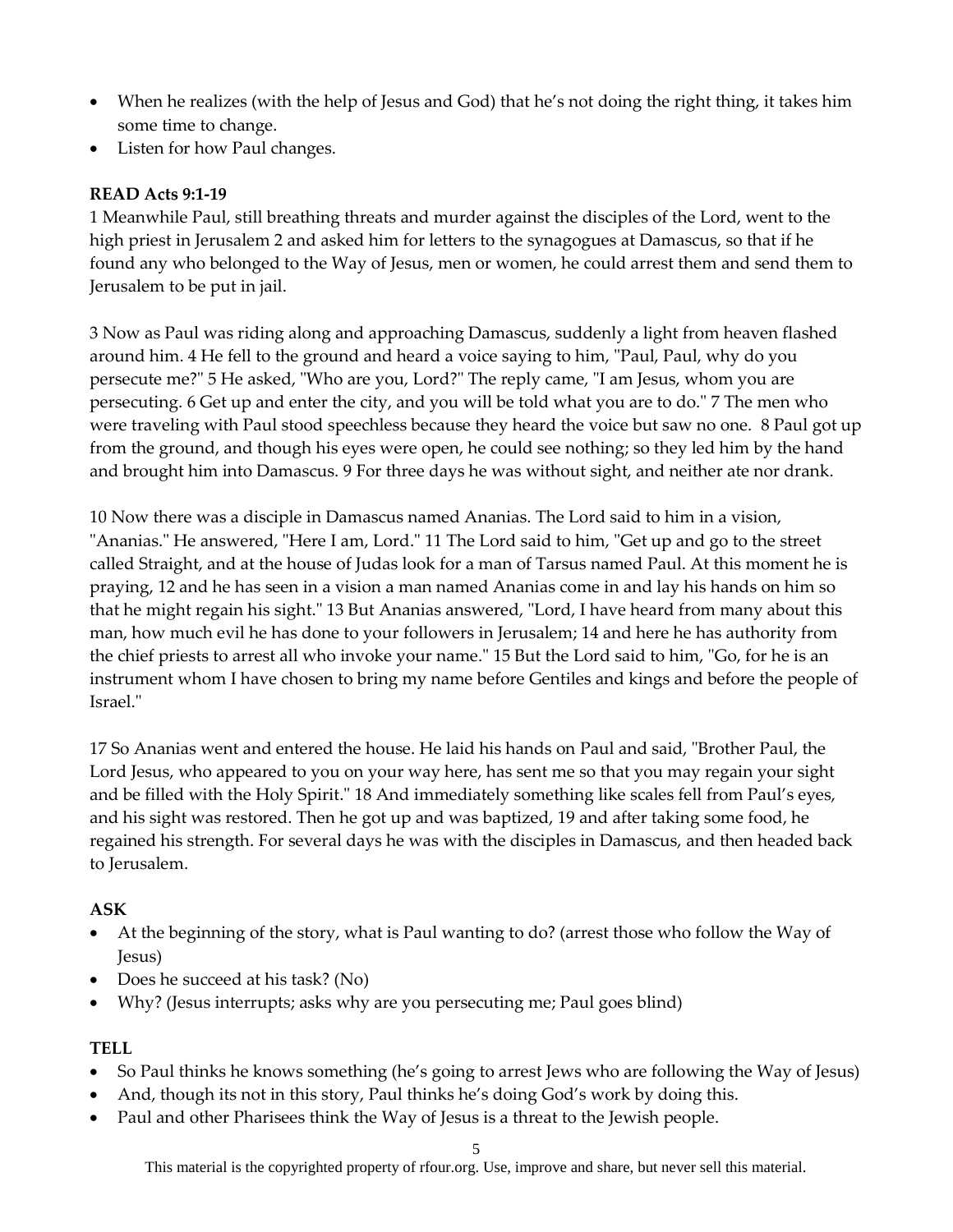- But then what Paul thinks he knows gets all scrambled up because God tells him to stop doing what he's been doing.
- When we think we know something and then we find out we were wrong, that can be upsetting.
- But, once we adjust to the new information, we can do more and better things!
- Paul becomes a better Follower of the Way of Jesus than he ever would've been as a Pharisee.

#### **EXPLAIN activity (Feet Spell)**

- We're going to do a game now where I need 6 feet (if you have 6 people or more, you can do two teams; if you have less, say five people, then one person gets to volunteer two feet and the rest volunteer one foot).
- Now I need you to stand in a line with your teammates, side-by-side, shoulder-to-shoulder.
- Now sit down on the ground.
- I'm going to come by your feet and tape these pieces of paper on to the bottom of your feet.
- [Tape the paper to their feet]
- Now if you lay down on your back and hold up your feet so that I can see them...
- Ah yes! The letters taped to your feet spell a word.
- Like Paul at the start of the story, this word is your starting point.
- This word is what you know and understand.
- Now, I'm going to tell you a different word for you to spell.
- Using the letters taped to your feet, you will move your legs so that the letters are in the right position to correctly spell the word. You may move, but you may not take a letter off your foot and switch it with someone else.
- (If there are two teams, then they will race to see who can spell the new word correctly and fastest; if there is only one team, time them – encourage them to figure it out in under 2 minutes)

#### **WORD to start out with:** Arrest 122345

**WORDs to CALL out** (they might ask "How do you spell that? Tell them to try and figure it out first. If they get stuck, help them either sound out the word, or give them the first couple of letters and let them figure it out from there)**:**

> Taser 51432 Tears 53124 Stare 45123 Rates 21534 Rarest 212345 (reason for the #s is on last page under "Suggestions for ages)

#### **TELL**

- So just like Paul, you started out knowing about arresting people.
- But you ended up being the rarest.
- It took some jostling and some moving around and maybe was a little unsettling, but it's much better to be the rarest than it is to arrest, don't you think?
- So it was with Paul. He was this guy who arrested people. But then, because he paid attention to God, he became a rare individual which is why we're still talking about him today, 2000 years later.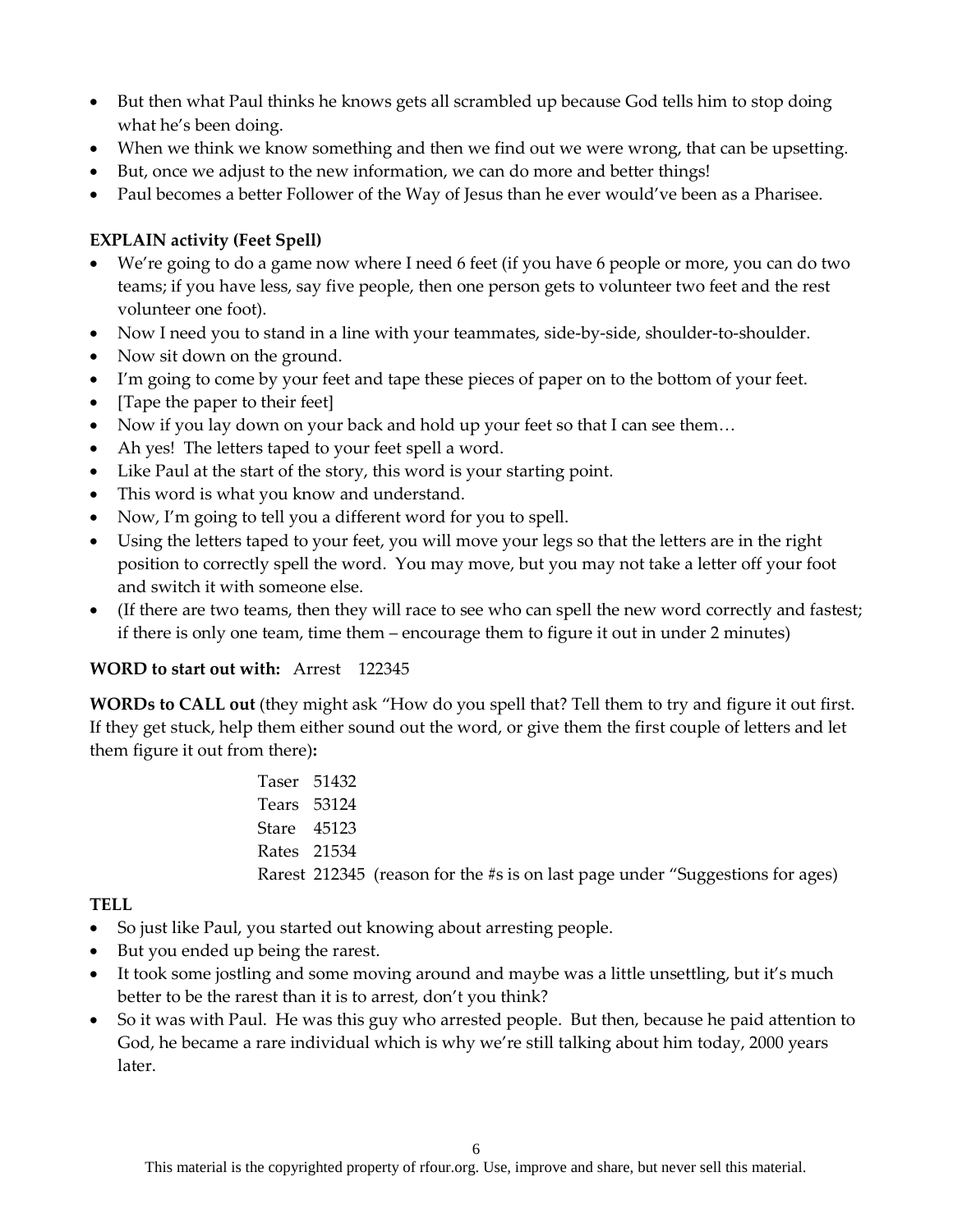#### **TRANSITION** for next activity

- In the beginning of the story, it says that Paul was breathing threats and murder against those following the way of Jesus.
- That makes him sound like a mean person, right?
- So what is important to understand is that Paul thought he was doing the right thing.
- Paul thought of himself as a good person.
- He was an upstanding citizen.
- But he was being good on his own terms.
- He wasn't asking God "How should I be living."
- Instead, he was living like the people around him were living who also weren't asking God how to live. Instead, they kept referring to scripture and saying "This is how you live."
- When we think we know what's right and live it out without paying attention to God and asking God what's right, then our ways, even if we don't want them to be, will often times turn out to be destructive.
- Our next activity demonstrates how even if we think the way we do things is right, we could quite possibly be wrong.

#### **EXPLAIN Balloon activity**

- First, I'm going to split the class into two (or more) groups of 4 or 5 people.
- Second, I need one person from each group to volunteer to be the "inspector."
- Third, I need to talk to the inspectors outside of the room.
- So you stay put for just a moment (or else have the shepherd talk the class when you talk to the inspectors).

## **WHAT YOU'LL TELL to ONLY the INSPECTORS**

- You may not talk to your team.
- Your team will be handing you balloons.
- For you to accept the balloons, the balloons must be:
	- o Blown up and tied.
	- o The next balloon must not be the same color as the last balloon that you accepted
	- o The next balloon must not be handed to you by the same person who handed you the last balloon you accepted
	- o FOR THE OLDEST KIDS: A bit of yarn must be attached to the balloon.
- If the balloon being handed to you does not fit the rules I just told you, then you pop the balloon with this sharpened pencil.
- Remember...you MAY NOT talk to or tell your team anything.

## **WHAT YOU'LL TELL TO THE WHOLE CLASS**

- I am giving each team 30 balloons (if the oldest kids, also give 6 feet of yarn and a pair of scissors to each team)
- Your assignment is to hand the balloons your team has to your inspector in the correct manner.
- If the balloons are not handed to the inspector in the correct manner, then the inspector will pop the balloon.
- If the balloon is handed to the inspector in the correct manner, then the inspector will receive it and put it on the floor next to him/her.
- The team with the most accepted balloons wins.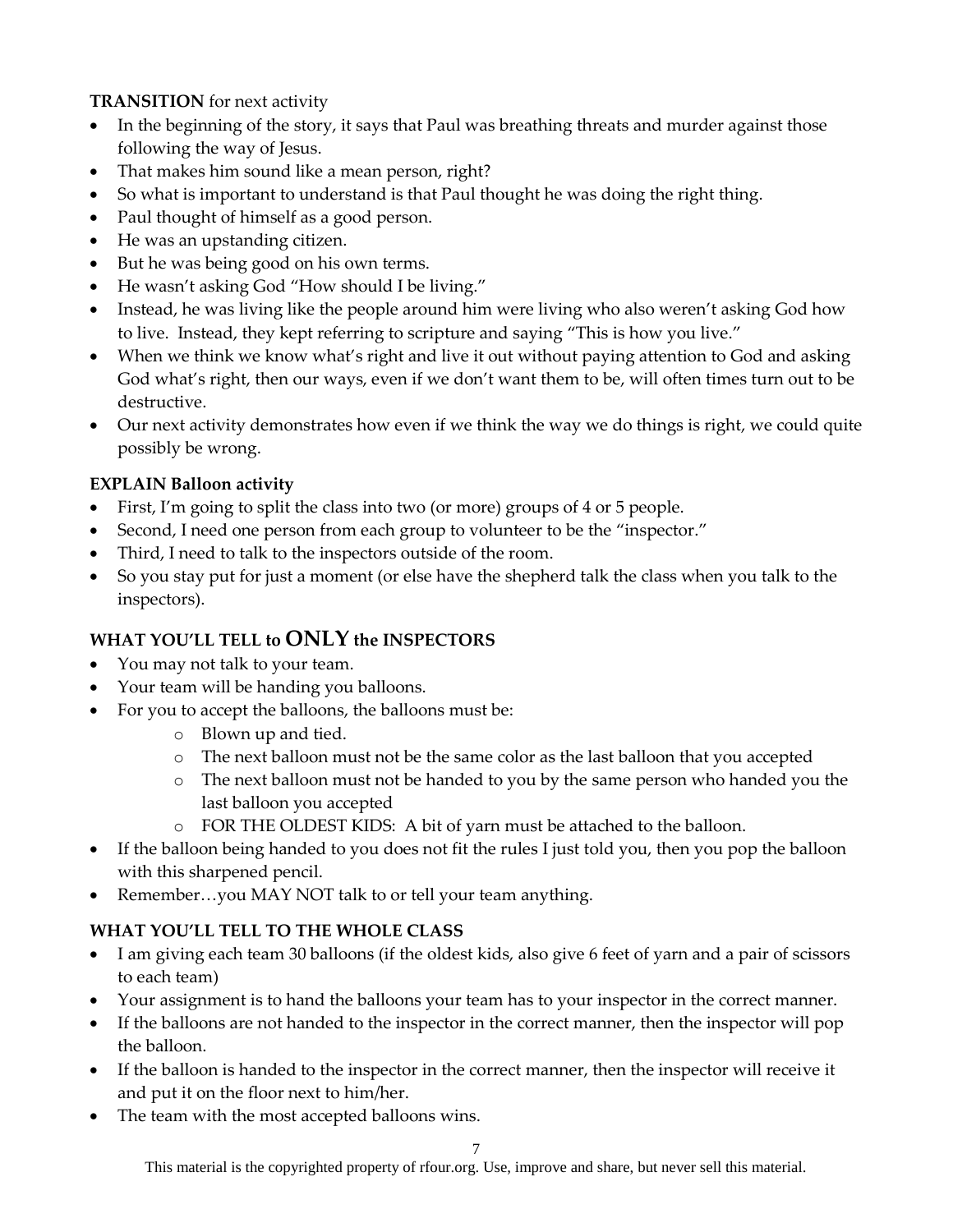The inspectors are NOT ALLOWED TO TALK so DO NOT ask them questions.

## **DO the Balloon Activity**

## **ASK**

- So what was the correct way to give a balloon to the inspector?
- Did you think at certain times that you had the correct way figured out only to have your balloon be popped?
- Was that frustrating?

## **TELL**

- Often times this is how we live life.
- We try to do our best without actually talking to God and then we keep popping balloons or getting our balloons popped.
- So in the activity, we COULDN'T talk to the inspector and so we didn't.
- But in life, we CAN talk to God and listen for a response.
- And when we do that, then we can keep checking in with God about what we're supposed to do next.

## **If there's time, EXPLAIN the last activity**

- Paul went through a conversion.
- This means his thinking and his actions were changed.
- We're going to play a simple game called "Ultimate being" where we change our actions based on how well we play rock, paper, scissors.
- Make sure they know how to play rock, paper, scissors
- Then tell them that they all start out as a eggs. An egg waddles. It walks around with arms at its sides, saying "Waddle waddle waddle." An egg may only play rock paper scissors with other eggs.
- When you play a match as an egg and win, then you have a conversion experience and turn into a chicken. A chicken walks around flapping its wings saying "Bwaaaak! Bwaaak!" Chickens can only play other chickens.
- When you play a match as a chicken and lose, then you go back to being an egg and you have to start all over again.
- When you play a match as a chicken and win, then you have a conversion experience and turn into a … monster. A monster walks around with its arms above it's head, saying "Rawr! I'm scary! Rawr!" Monsters may only play other monsters.
- When you play a match as a monster and lose, then you go back to being an egg and you have to start all over.
- When you play a match as a monster and win, then you have a conversion experience and turn into the "Ultimate Being." Ultimate beings have a great sense of irony and walk around making quotation marks with their fingers while saying, in a British accent, "I'm an Ultimate Being." Ultimate beings can only play other ultimate beings.
- When you lose, you go back to being an egg. If you win….you stay an ultimate being.

**DO** Ultimate Being Activity

## **CLEAN UP & DISMISS**